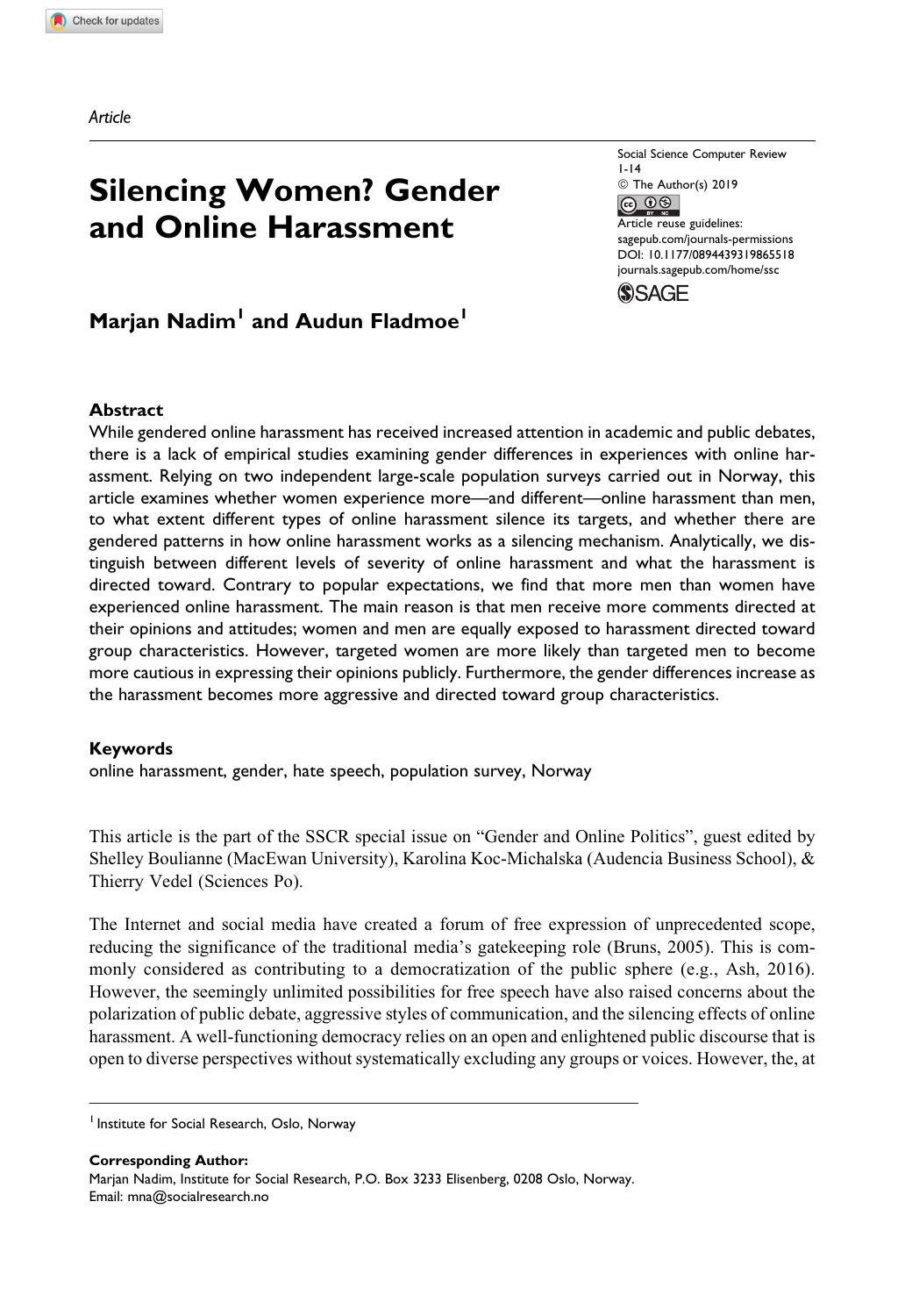times, aggressive style of communication found online can scare off potential participants and ultimately represent a challenge to the exercise of free speech (e.g., Fladmoe & Nadim, 2017).

There is growing attention to gender-based online harassment both in the research literature and in the public debate. Numerous reported examples leave a clear impression that women are particularly vulnerable to fall victim of online harassment (Bartlett, Norrie, Patel, Rumpel, & Wibberley, 2014; Jane, 2014a). Jane (2017) argues that an increasing number of women are targeted by online harassment and that experiences with gendered cyberhate are no longer limited to women who are visible in the public sphere. However, claims that women are particularly vulnerable to online harassment are usually based on the experiences of high-profile women or analyses of online content (e.g., Jane, 2014a, p. 559). There is a lack of empirical studies examining gender differences in experiences with online harassment in the population as a whole.

This article adds to the literature on online harassment and hate speech in at least two ways. First, by examining the degree to which experiences with online harassment appear as a "woman problem" among average Internet users. Second, through studying experiences of online harassment along two analytical dimensions, (1) the level of aggressiveness in the tone or style of the comment and (2) what the message targets. Drawing on two large-scale population surveys in Norway, we examine the gendered nature of online harassment and ask: Do women experience more—and different online harassment than men? To what extent are there gendered patterns in how online harassment works as a silencing mechanism?

## Gender-Based Harassment and Hate

Feminist scholars understand gendered online harassment as a reflection of broader cultural understandings of gender and women's inferior place in society (e.g., Jane, 2016; Perry, 2001). For instance, Jane (2014a) argues that gendered online hate is rooted in "old" misogynistic discourses that insist on women's inferiority to men. For Perry, gender-based hate is an attempt to reassert the "natural" dominance of men, which emerges in situations when men perceive that they are losing their relative position (Perry, 2001, p. 87, see also Berdahl, 2007). Gender-based hate and sexual harassment are intended to restore both women and men to "their place" and reinforce the difference between the genders. Thus, gendered online harassment is seen as off-line misogyny moved to a new arena. At the same time, there are some specific challenges to online harassment, among other things related to its potentially anonymous nature and long life span, as a single comment can travel between forums and be linked to endlessly (Gagliardone, Gal, Alves, & Martinez, 2015).

Based on a textual analysis of a large archive of material from Anglophone sources, Jane (2014a, 2014b) shows that online harassment toward women tends to rely on hyperbolic and sexualized derision, and it commonly includes charges of unintelligence, hysteria, and ugliness in combination with threats and/or fantasies of violent sex acts which are often framed as "correctives." However, it is not always clear how online misogynistic language should be interpreted. Based on a Twitter analysis, Bartlett and colleagues (2014) conclude that a substantial amount of misogynistic language online can be classified as "casual misogyny," where terms such as "rape," "slut," and "whore" are used in a casual or metaphorical way, without being threatening or abusive. Meanwhile, Sue (2010) underscores that also more subtle and less aggressive expressions directed toward women, such as sexual objectification, second-class citizenship, and use of sexist language, still communicate that women are undeserving or incapable in some way.

Studies of online content conclude that there is substantially more online hate directed toward women than there is toward men (e.g., Bartlett et al., 2014; Jane, 2014b). The same was found in an experiment using fake male and female usernames in a chat room. While users with female names received on average 100 sexually explicit or threatening messages daily, men only received 3.5 such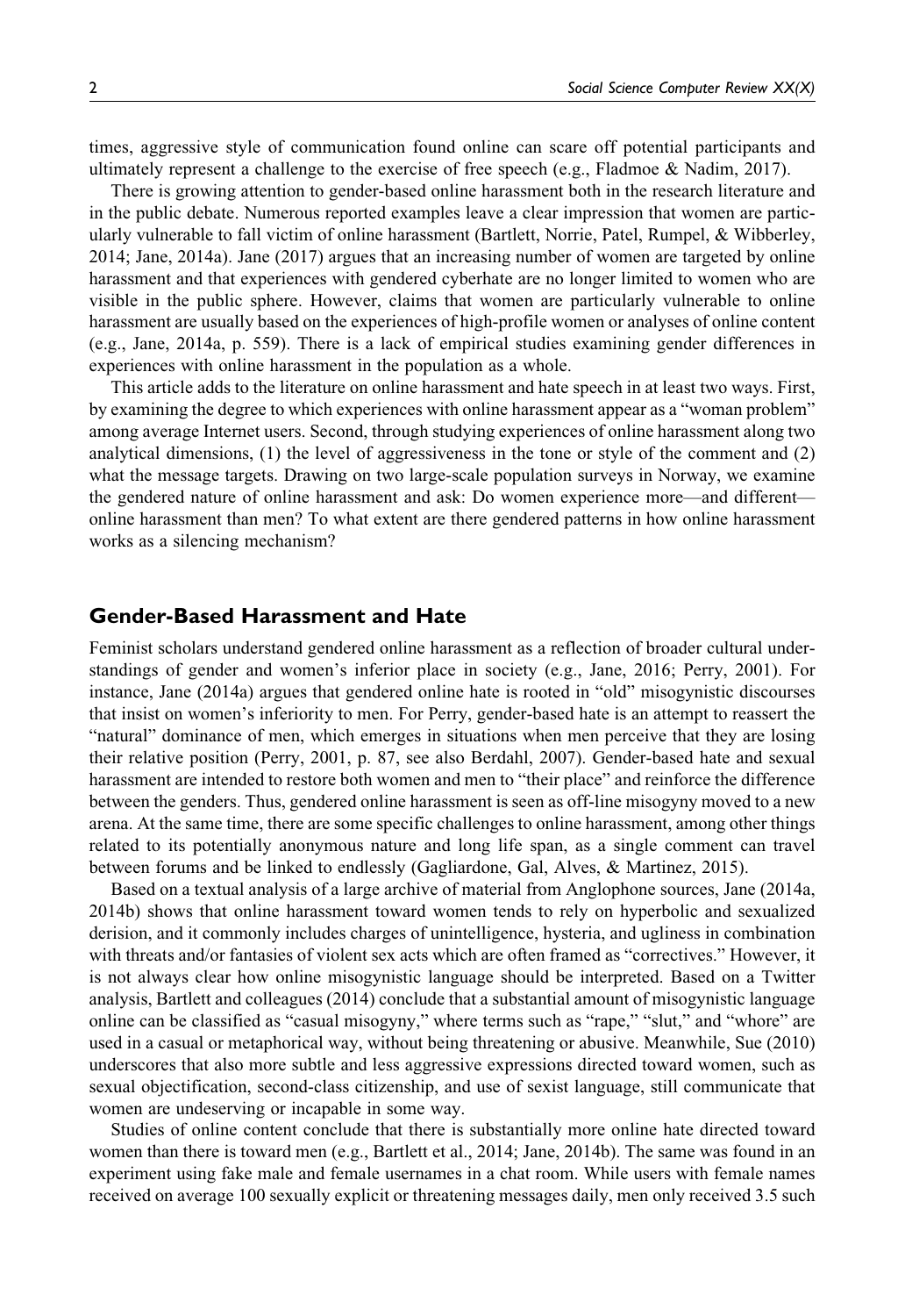messages on average per day. Thus, in online fora, women appear to be more vulnerable to online harassment and hate than men (Meyer & Cukier, 2006).

A recent review of research on gender-based and sexualized online harassment similarly shows that the few studies including adults are relatively consistent in finding that sexual harassment disproportionately affects women both in extent and impact and that young women are particularly exposed (Henry & Powell, 2018). However, other studies have found that gender differences in experiences with online harassment are small but that women and men experience different varieties of online harassment. Men experience more name-calling and physical threats, while women are more likely to experience sexual harassment (Pew Research Center, 2014; Powell & Henry, 2015). Pew Research Center (2014) additionally finds that young women experience certain severe forms of harassment at disproportionally high levels. The existing research literature is thus inconclusive regarding whether women overall are more exposed to online harassment than men, but there seems to be a consistent finding that men and women experience *different types* of online harassment and hate.

## The Harm in Group-Based Harassment

The literature on hate speech suggests that group-based harassment has wider consequences and "hurts more" than other forms of harassment as it attacks a person's core identity or "difference" (cf. Chakraborti & Garland, 2015, p. 13). Based on a study of sexual minorities, Herek, Cogan, and Gillis (2002) argue that even less severe expressions of hostility against minorities can be experienced as traumatic because minorities carry with them a consciousness of the violence and injustice members of their group have been subject to. Similarly, Boeckmann and Liew (2002) find that group-based hate speech produces stronger emotional responses in recipients than do other forms of degrading speech. Thus, since hate speech triggers the awareness of belonging to a vulnerable group, it can incite more fear than other types of degrading speech.

Furthermore, group-based harassment and hate can function as *message crimes* (Chakraborti & Garland, 2015) as it—intentionally or not—targets and affects not only the direct victim but also the wider community sharing the victim's identity traits. For women, perceptions of other women's experiences—and consequently the knowledge about the risk of being subject to the same oneself can incite fear, even if they themselves have no personal experiences with harassment or hate speech (Gelber & McNamara, 2016; Perry, 2001).

Perry (2001) argues that group-based harassment and hate is a way of "doing difference" through a rhetoric of exclusion, fear, and contempt for individuals and groups that are deemed to be different. The purpose is to guard and highlight the boundaries between women and men and remind women of their "rightful place" in the social hierarchy as others (see also Berdahl, 2007). Regardless of the explicit intentions of the perpetrator, gender-based harassment conveys a message to women as a group, as well as to the individual target, that they are somehow different or do not belong in a given context (Chakraborti & Garland, 2015; Perry, 2001). Thus, the research literature on online harassment and hate speech makes a clear distinction between group-based harassment targeting someone for who they are and other types of harassment, arguing that groupbased harassment has wider consequences and "hurts more." However, how people experience online harassment will depend on not only the type and nature of harassment but also their previous experiences and a range of other factors such as psychological and physical strength and status (Leets, 2002).

Online harassment can be experienced as frightening, and one possible consequence may be that people withdraw from expressing their opinions and participate in public debates. One purpose of online harassment and hate is to incite fear in the groups targeted and to remind those who are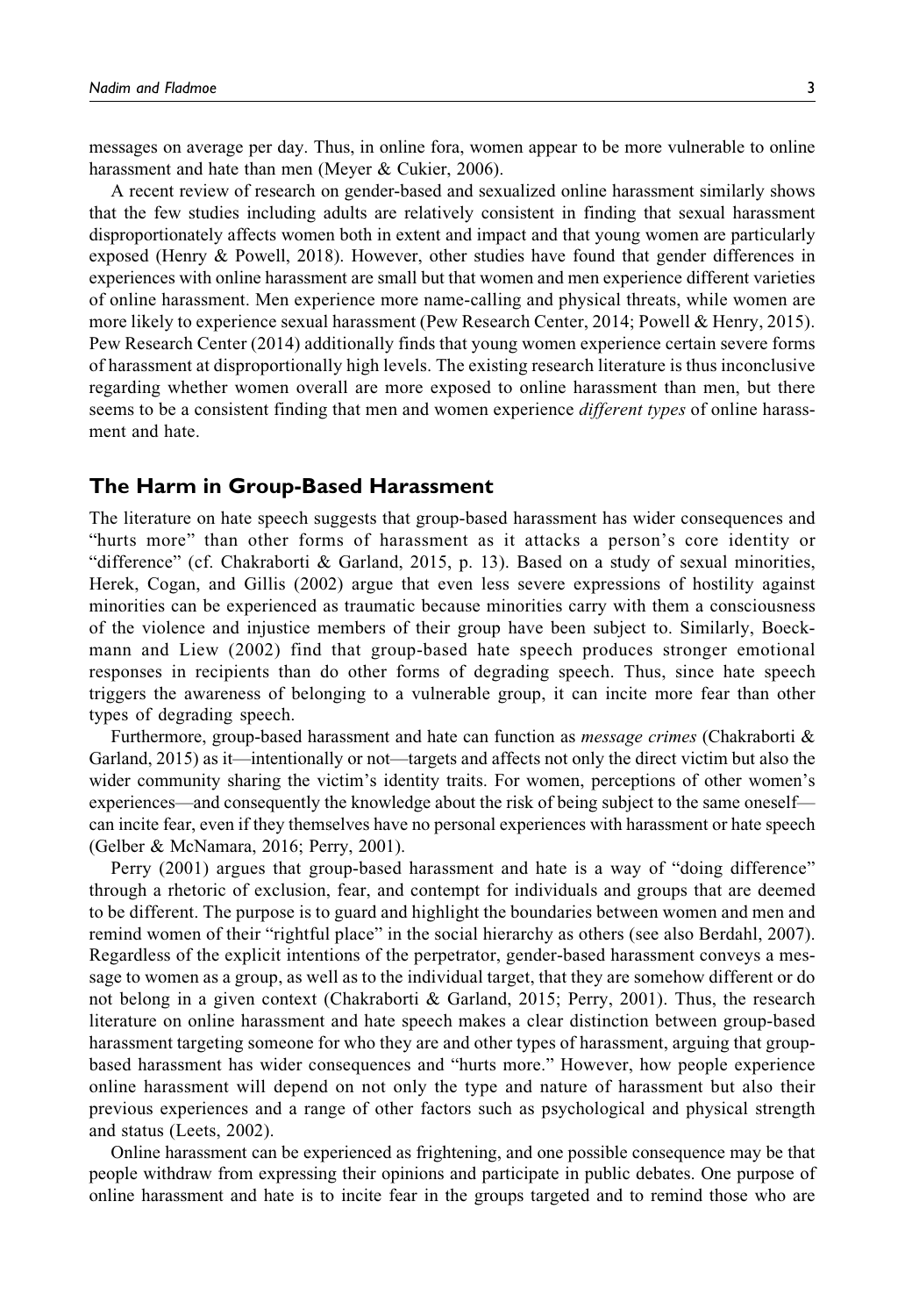considered "different" or "other" that they do not belong (cf. Perry, 2001). Studies have shown that experiences with online harassment, in addition to incite fear and other emotional symptoms, can lead individuals to become more cautious in expressing their views (Boeckmann & Liew, 2002; Fladmoe & Nadim, 2017; Gelber & McNamara, 2016; Herek, Cogan, & Gillis, 2002; Leets, 2002). As such, online harassment can pose a threat to ideals of equality and an enlightened democratic debate where all group-based interests are represented.

## Measuring Online Harassment

There is no shared definition of online harassment. In this article, we use the term as an overarching concept that covers a range of behaviors—from less severe utterances, such as unpleasant comments, to more severe forms of hate speech and threats. Analytically, we distinguish instances of online harassment along two dimensions: (1) the level of aggressiveness in the tone or style of the comment and (2) what the comment targets. The first dimension captures that online harassment can range from name-calling, insults, and comments the receiver perceives as unpleasant to more severe behavior in the form of hateful comments and threats, which might even be unlawful. The second dimension concerns the content of the comment and specifically what the comment attacks, or the  $ground(s)$  the message is directed toward. We make a distinction between online harassment directed at *what you think*—your opinions and the content of your arguments—and harassment attacking who you are—your individual or group characteristics. This distinction speaks to the literature on the harm in group-based harassment (cf. Chakraborti & Garland, 2015, p. 13), and it is also relevant within the field of law, where for instance hate speech legislation typically protects specific minority groups from being attacked for who they are (Bleich, 2011).

The degree to which women and men are exposed to online harassment depends also on characteristics other than gender. In this study, we look into two possibly relevant mechanisms affecting the likelihood of being exposed: political ideology and online behavior. First, people holding political views that deviate from mainstream politics may be more exposed to online harassment. A society's "opinion climate" has been described as heavily loaded with social and normative meaning, guiding what is seen as acceptable attitudes and behaviors (Noelle-Neumann, 1974). Thus, expressing opinions that transgress mainstream politics may be risky, and consequently gender differences in political views may affect gender differences in experiences with online harassment. Men are overrepresented in extreme political groups (Kimmel, 2018), and they also, to a larger extent than women, vote for populist right parties (Aardal, Bergh, & Karlsen, 2015), meaning that they more often than women hold opinions transgressing mainstream politics. Second, a fundamental prerequisite for being harassed online is that you are present in relevant online fora. People engaging on areas of the Internet where hate speech flourishes, or engage in online discussions with an aggressive style of communication, are more likely to experience online harassment. Studies suggest that men engage in more "risky behavior" online (cf. Notten & Nikken, 2016), and this might make them more exposed to online harassment. For instance, harassing language is a common mode of communication in online gaming, an arena where far more men than women participate (Ask, Svendsen, & Karlstrøm, 2016).

In the present study, we systematically compare women's and men's experiences of online harassment and hate. First, we examine gender differences in exposure to various forms of online harassment, and second, we analyze gendered patterns in how online harassment may silence its targets from expressing their opinions publicly.

Although previous research provides a mixed picture as to whether women receive more online harassment than men, we would expect women and men to receive *different types* of online harassment: More specifically, we expect women to receive more harassment targeting who they are, while men receive proportionally more harassment targeting what they think.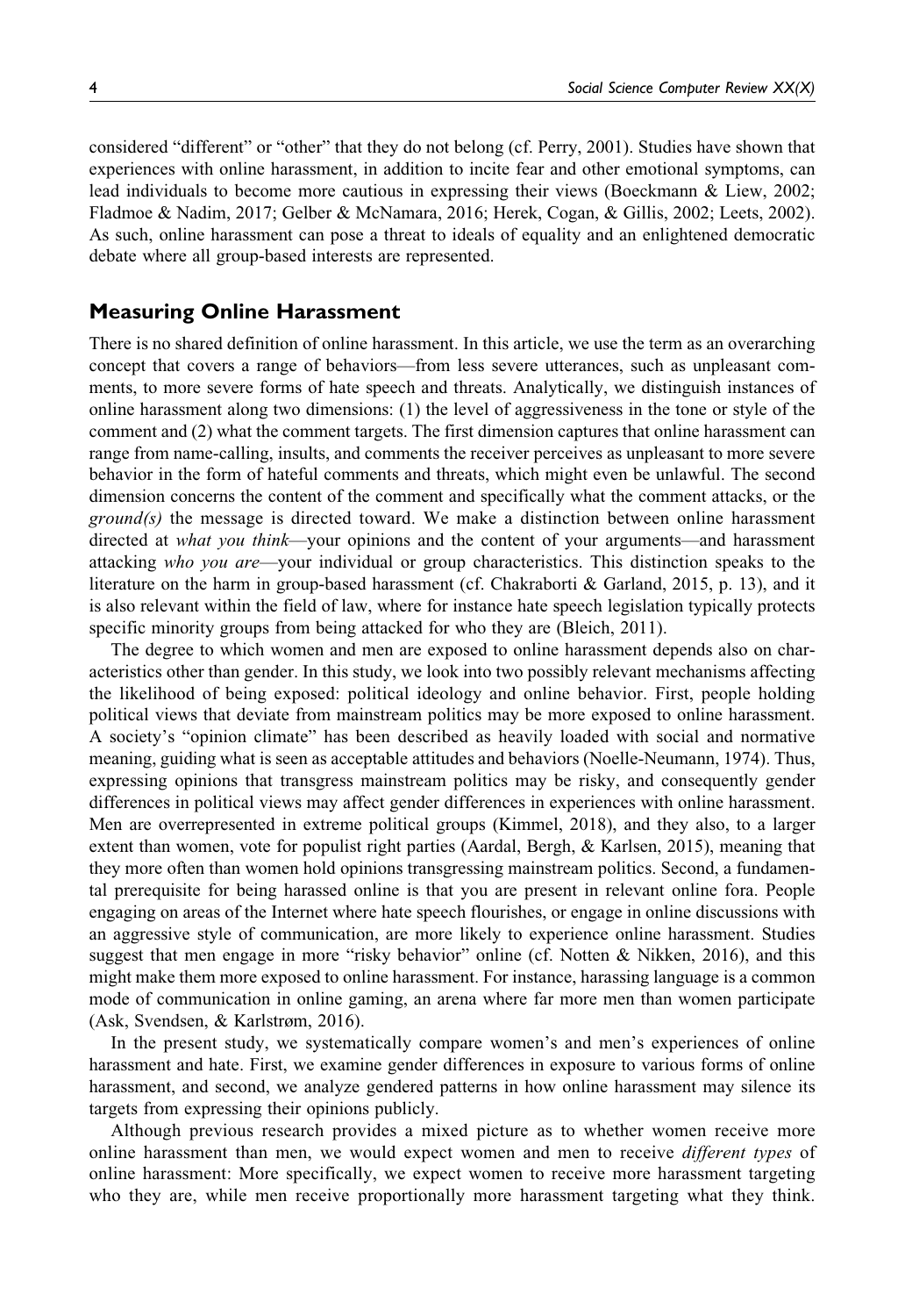Furthermore, we expect that more severe harassment affects the recipients more than less severe harassment, and we expect that messages targeting "who people are," in terms of group belonging or as individuals, have wider consequences than online harassment directed toward one's attitudes or arguments.

Summed up, the empirical analyses will be guided by the following hypotheses:

Hypothesis 1: Men and women receive different types of harassment.

Hypothesis 2: Online harassment targeting "who people are," in terms of group belonging or as individuals, is more likely to silence its targets than online harassment directed toward "what people think."

## Data and Method

We rely on two separate population-based surveys carried out by means of web questionnaire in 2013 and 2016 by TNS Gallup Norway. In both surveys, the samples were drawn from TNS' web panel, which is a probability-based panel consisting of approximately 50,000 Internet users. In both surveys, people with university/college education are overrepresented (samples: 52–57%, population: 33%), while people of immigrant background are underrepresented (samples: 4–6%, population:  $\sim$  14%). The mean age of the respondents is 49–52 years, while the mean age in the population is  $\sim$ 46 years. In the descriptive analyses, we therefore present predicted values controlling for age, education, and immigrant background. This technique produces somewhat more conservative estimates than including a weight variable adjusting for gender, age, and education (weighted analyses in Table A1 in the Online Appendix). The obvious implication when people of immigrant background are underrepresented in the survey is that the data underreport online harassment toward immigrant-related grounds (ethnicity, skin color, nationality).

When we use survey data to study the prevalence of online harassment, we rely on subjective assessments. Different respondents may have different conceptions of what constitutes harassment and will therefore interpret the same utterance differently. At the same time, an utterance is always interpreted in a context. A comment that appears as clear harassment for a bystander might simply reflect a jargon among friends, while a seemingly innocent comment might be experienced as a threat in a given context. Although we do not know the exact content of the utterances reported, we would argue that it is relevant to study subjective assessments of online harassment when we are interested in experiences of online harassment and its effects. In order for comments to affect their targets, the recipients must necessarily experience them as problematic.

The two surveys allow us to study variations in online harassment across the two dimensions introduced above: (1) the level of aggressiveness of the comment and (2) what the comment targets. First, whereas the survey from 2013 asked whether people had received "unpleasant or patronizing comments," the 2016 survey asked respondents specifically about experiences with "hate speech in social media." Hate speech is more aggressive and severe than unpleasant messages. Second, in both surveys, we can distinguish between messages directed toward group characteristics, individual characteristics, or attitudes/arguments. The variables used in the analyses are described in more detail below.

## Dependent Variable 1: Received Online Harassment

The first dependent variable—received online harassment—was constructed in two steps. First, respondents were asked whether they, after participating in a discussion and expressing themselves publicly (online or in a media outlet), had experienced receiving unpleasant or patronizing comments (2013 survey) or whether they had received hate speech via social media (2016 survey). In the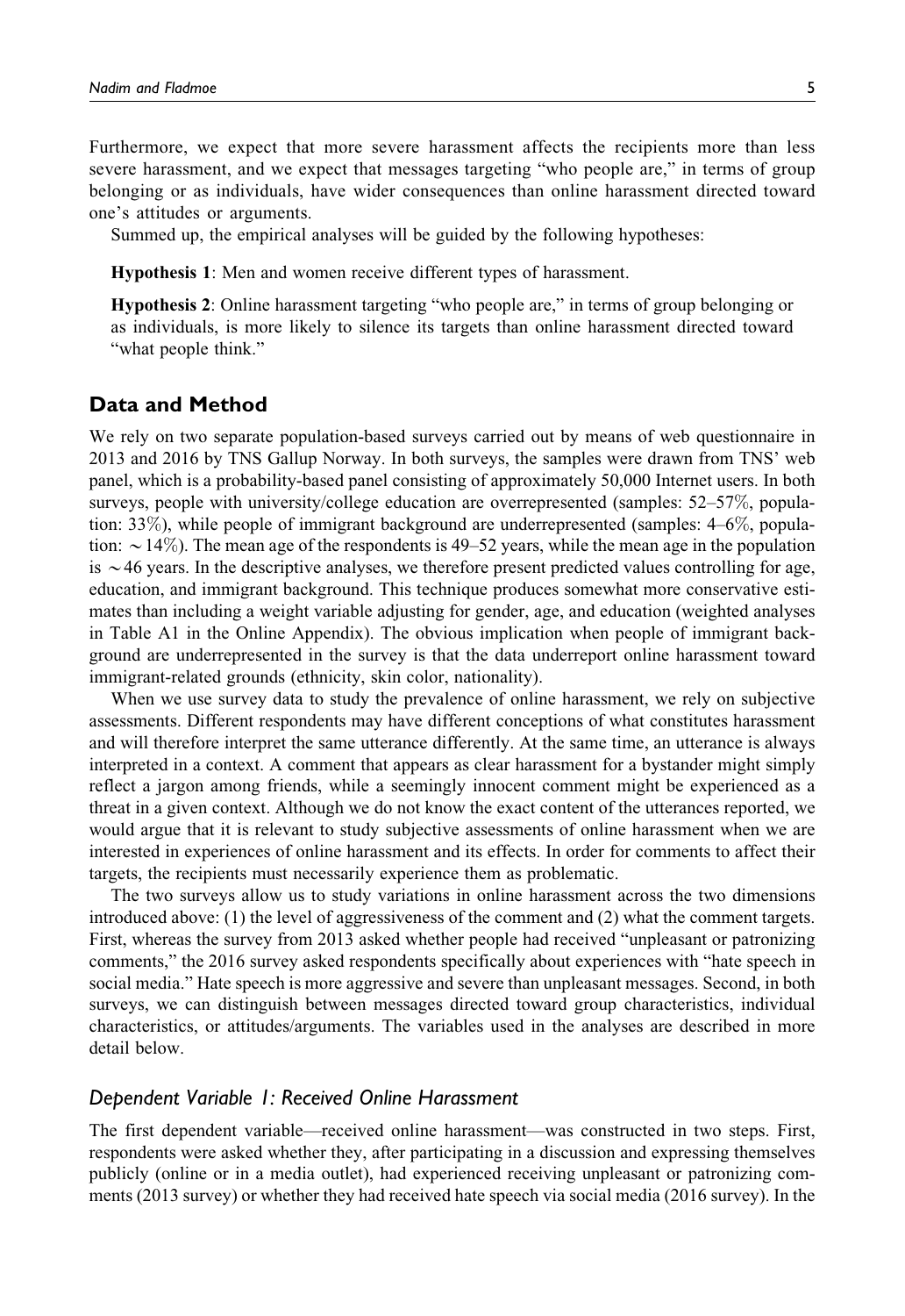|                                                 |                                          | Unpleasant Comments (2013) |           | Hateful Comments (2016) |                              |           |  |
|-------------------------------------------------|------------------------------------------|----------------------------|-----------|-------------------------|------------------------------|-----------|--|
| Variables                                       | Mean (standard<br>deviation)<br>Observed |                            |           | Min-Max Observed        | Mean (standard<br>deviation) | Min-Max   |  |
| Received online harassment                      | 1.534                                    | 0.17(0.38)                 | $0 - 1$   | 5.054                   | 0.06(0.24)                   | $0 - 1$   |  |
| Cautiousness in expressing<br>opinions publicly | 268                                      | 0.09(0.28)                 | $0 - 1$   | 307                     | $0.29$ $(.046)$              | $0 - 1$   |  |
| Gender (female $= 1$ )                          | 1.534                                    | 0.51                       | $0 - 1$   | 5.054                   | 0.48                         | $0 - 1$   |  |
| Age                                             | 1.534                                    | 49.30 (16.53)              | $18 - 89$ | 5.054                   | 51.83 (17.74)                | $15 - 93$ |  |
| Immigrant background                            | 1,534                                    | 0.04                       | $0 - 1$   | 5.054                   | 0.06                         | $0 - 1$   |  |
| High school                                     | 1.534                                    | 0.32                       | $0 - 1$   | 5.054                   | 0.28                         | $0 - 1$   |  |
| Vocational school                               | 1.534                                    | 0.17                       | $0 - 1$   | 5.054                   | 0.15                         | $0 - 1$   |  |
| University/college                              | 1,534                                    | 0.52                       | $0 - 1$   | 5.054                   | 0.57                         | $0 - 1$   |  |
| Political ideology (left-right)                 | 1,534                                    | 6.37(2.30)                 | $I-I$     | 5.054                   | 6.19(2.25)                   | $ - $     |  |
| Online behavior                                 | 1.534                                    | 1.88 (1.04)                | $I-4$     | 5.054                   | 2.04(0.9)                    | $I-4$     |  |

#### Table 1. Descriptive Statistics.

2013 survey, "unpleasant or patronizing" was not defined, but in the Norwegian context, such comments may include relatively "mild" forms of harassment. In the 2016 survey, "hate speech" was defined as statements that are "degrading, threatening, harassing, or stigmatizing."<sup>1</sup> While hate speech in the Anglo-Saxon context is generally used as a synonym for racist or discriminatory speech, this is not the case in the Norwegian context. In everyday language, the term connotes expressions with a very negative tone or style, irrespective of which attributes it targets. Therefore, it is more precise to say that the 2016 survey captures experiences with "hateful comments."

Second, in both surveys, those who responded that they had received online harassment were followed up with a question of what grounds these messages were most often directed toward. It was possible to select one or more attributes from a list of  $10/13<sup>2</sup>$ . In the analyses, we have grouped these attributes into three categories. Group characteristics include respondents who had received online harassment directed toward at least one of the following attributes: gender, ethnicity, nationality, skin color, religion, disability, or sexual orientation. *Individual characteristics* include respondents who had received online harassment directed toward their personality and/or their appearance, whereas *attitudes/arguments* include respondents who had only received online harassment directed toward their political views and/or the content of their arguments. Those who said they had received online harassment but did not tick any of the listed attributes are grouped as other.

## Dependent Variable 2: Cautiousness in Expressing Opinions Publicly

Both surveys included a second follow-up question of whether experiences with online harassment had caused the respondents to become more cautious in expressing their opinions publicly: "After experiencing [unpleasant or patronizing comments/hate speech], have you become more cautious in express opinions publicly? (Yes/No)" (see Table 1 for descriptive statistics).

## Independent Variables

We include the following independent variables (see Table 1): gender, age, education (high school, higher vocational, higher academic), and immigrant background. Regarding immigrant background,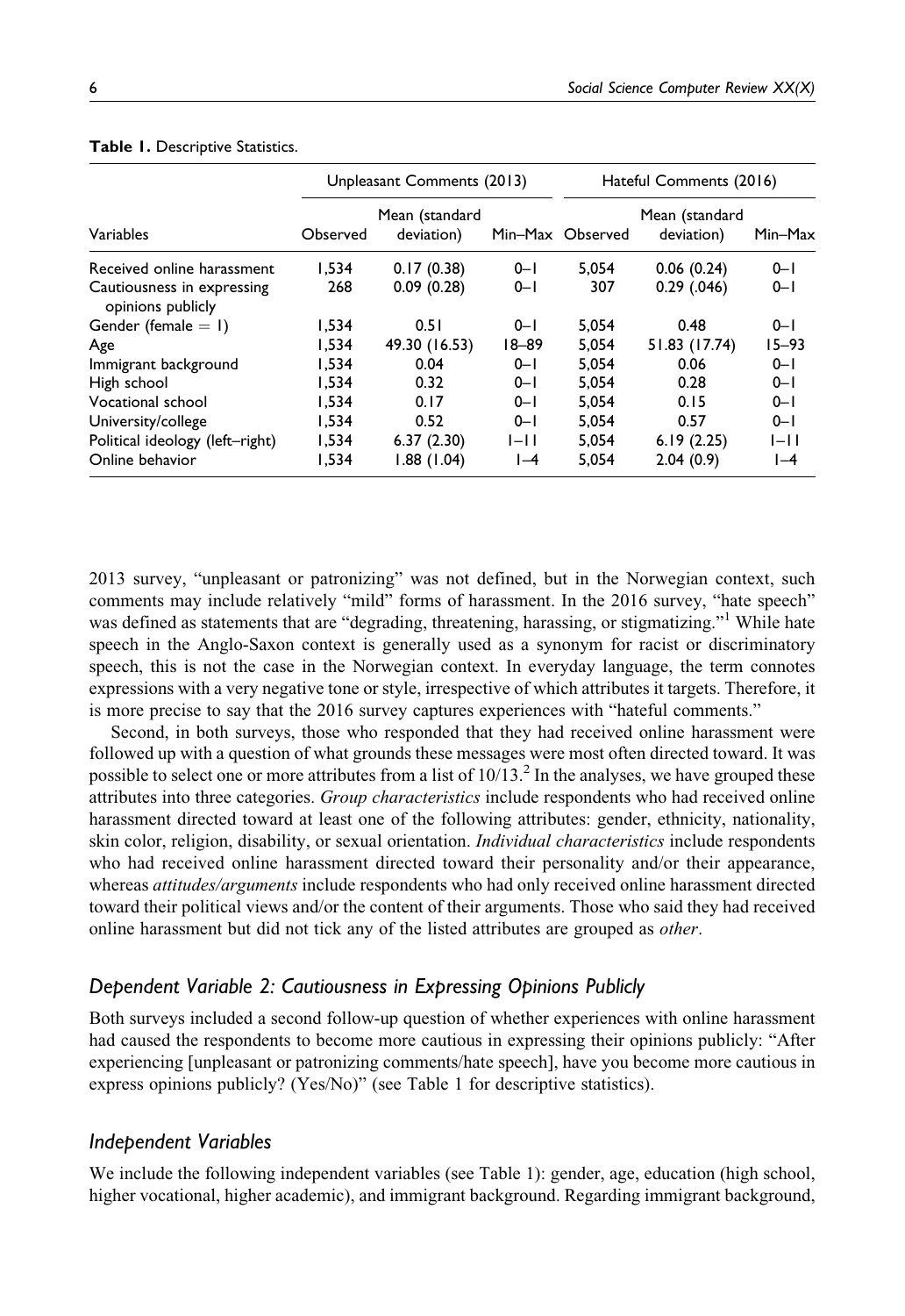|                                       | Unpleasant Comments (2013) |      |        | Hateful Comments (2016)                                       |       |     |  |
|---------------------------------------|----------------------------|------|--------|---------------------------------------------------------------|-------|-----|--|
| <b>Attributes</b>                     |                            |      |        | Women (%) Men (%) Significance Women (%) Men (%) Significance |       |     |  |
| Total                                 | 14.0                       | 20.6 | $*$    | 4.4                                                           | 6.8   | $*$ |  |
| Group characteristics                 | 3.9                        | 3.7  |        | $\mathsf{L}$                                                  | 1.3   |     |  |
| Gender                                | 2.2                        | 0.8  | $\ast$ | 0.6                                                           | 0.2   | ∗∗  |  |
| Ethnicity, nationality, or skin color | 0.8                        | 1.6  |        | 0.1                                                           | 0.4   | ∗∗  |  |
| Religion                              | 1.0                        | 2.1  |        | 0.2                                                           | 0.5   |     |  |
| <b>Disability</b>                     |                            |      |        | 0.2                                                           | 0.3   |     |  |
| Sexual orientation                    | 0.4                        | 0.2  |        | 0.1                                                           | 0.1   |     |  |
| Individual characteristics            | 3.5                        | 7.I  | $*$    | $\overline{1.9}$                                              | 2.5   |     |  |
| Personality                           | 3.0                        | 6.8  | $*$    | 1.7                                                           | 2.3   |     |  |
| Appearance                            | 1.0                        | 0.5  |        | 0.3                                                           | 0.4   |     |  |
| Political attitudes/arguments         | 12.2                       | 17.7 | ∗∗     | 2.1                                                           | 4.9   | $*$ |  |
| Other                                 | 0.4                        | 1.2  | $\ast$ | I.4                                                           | I.6   |     |  |
| n                                     | 783                        | 75 I |        | 2.443                                                         | 2.611 |     |  |

Table 2. Has Received Online Harassment and What These Messages Were Directed Toward.

\*\*\* $p = .001$ . \*\* $p = .01$ . \* $p = .05$ .  $^{\dagger}p = .1$ .

Note. Entries are predicted values from logistic regression models, controlling for age, education, and immigrant background. All control variables set to mean values.

we included a dummy variable distinguishing between the majority population and respondents born abroad or born in Norway of two foreign-born parents  $(=1)$ . Unfortunately, we have limited information about the country of origin of respondents with immigrant backgrounds, and the variable is only included as a control.

Furthermore, as described above, we look into two possibly relevant mechanisms that are likely to be correlated with experiences with online harassment: political ideology and online behavior. Political ideology was measured using self-placement on the left–right scale ( $0 = \text{far left}$ ,  $10 = \text{far}$ right). The expectation is that people holding views that transgress mainstream politics are more likely to experience online harassment. Thus, in order to capture such a curvilinear relationship, we also included squared transformations of the left–right scale in the analyses. Online behavior was constructed on the basis of items measuring respondents' propensity to share personal opinions on the Internet. In the 2013 survey, the variable was constructed on the basis of an item measuring how often respondents expressed opinions through social media ( $1 = never/don't know, 5 = daily$ ). Very few responded "daily," so this option was collapsed with (4) "several times a week." In the 2016 data, the variable was based on an item asking respondents: "How often do you share opinions on the Internet"  $(1 = never, 4 often)$ . The two different operationalizations yield fairly similar answer distributions, and the difference in mean value on the 1–4 scale is only 0.16 (higher in 2016).

## **Results**

We present our results in two steps. First, we estimate the share of women and men who have experienced online harassment and how gender differences vary according to the tone or style of the messages (unpleasant comments vs. hateful comments) and the content of the messages (directed toward group characteristics, individual characteristics, and attitudes/arguments). Second, we explore gender differences in how different types of online harassment may discourage people from expressing opinions publicly.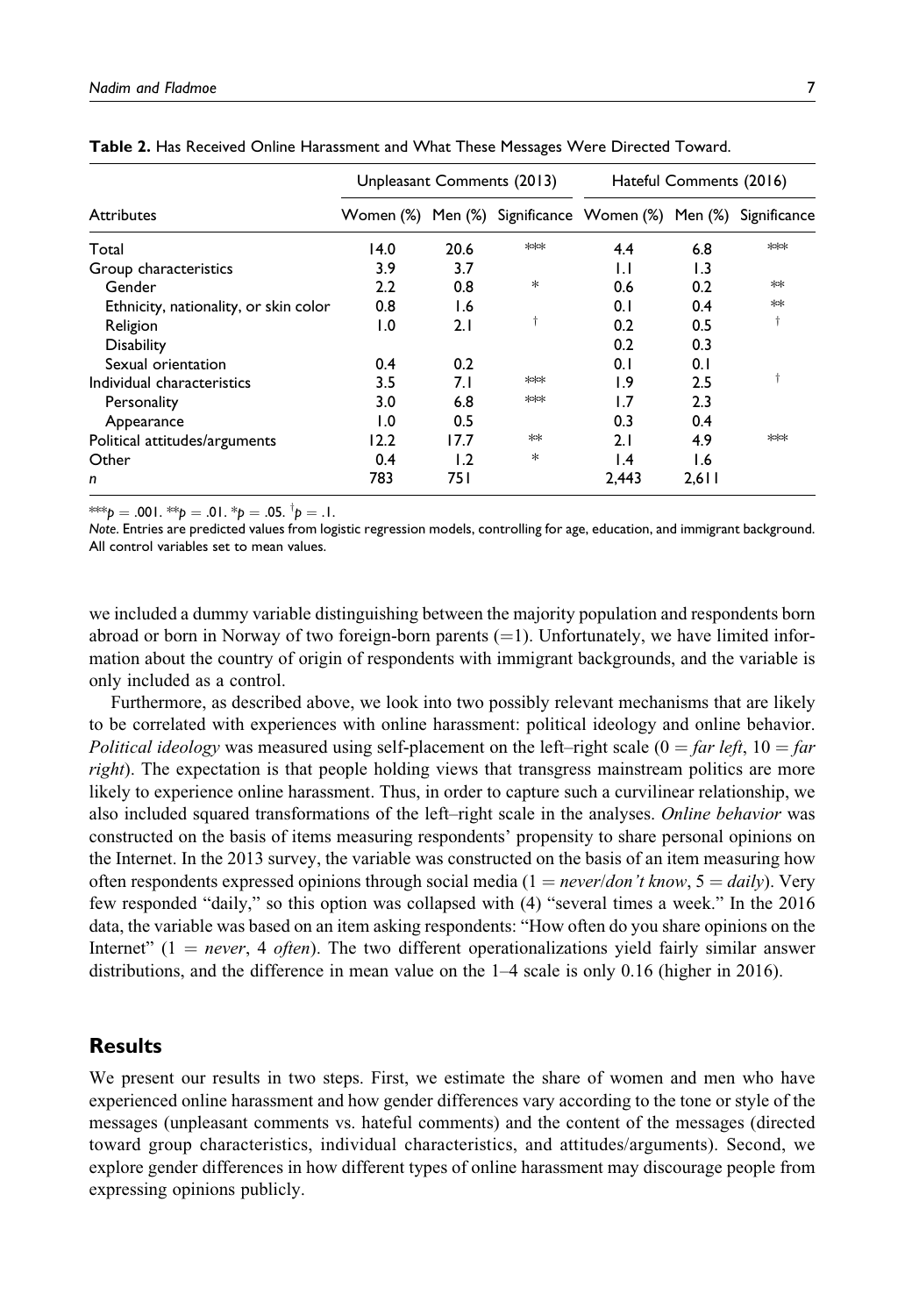|                                                                        | Unpleasant Comments (2013) |               |                             |              | Hateful Comments (2016) |               |                             |              |
|------------------------------------------------------------------------|----------------------------|---------------|-----------------------------|--------------|-------------------------|---------------|-----------------------------|--------------|
| <b>Attributes</b>                                                      | Women<br>(%)               | Men<br>$(\%)$ | <b>Difference</b><br>$(\%)$ | Significance | Women<br>$(\%)$         | Men<br>$(\%)$ | <b>Difference</b><br>$(\%)$ | Significance |
| (1) Control for sociodemographics, ideology                            |                            |               |                             |              |                         |               |                             |              |
| Group<br>characteristic                                                | 3.5                        | 3.5%          | 0.0%                        |              | 1.0%                    | 1.3%          | $-0.2%$                     |              |
| Individual<br>characteristic                                           | 3.1                        | 6.9           | $-3.8$                      | $**$         | $\overline{1.8}$        | 2.5           | $-0.7$                      | Ť            |
| Attitudes/<br>arguments                                                | 11.1                       | 17.7          | $-6.5$                      | $**$         | 1.9                     | 4.6           | $-2.7$                      | $*$          |
| (2) Control for sociodemographics, political ideology, online behavior |                            |               |                             |              |                         |               |                             |              |
| Group<br>characteristic                                                | 2.8 <sup>°</sup>           | 2.5           | 0.3                         |              | 0.6                     | 0.7           | 0.0                         |              |
| Individual<br>characteristic                                           | 2.3                        | 4.9           | $-2.5$                      | **           | $\overline{1.3}$        | 1.6           | $-0.3$                      |              |
| Attitudes/<br>arguments                                                | 9.4                        | 14.3          | $-4.8$                      | **           | 0.9                     | 2.1           | $-1.1$                      | $*$          |
| N                                                                      | 783                        | 75 I          |                             |              | 2,443                   | 2,611         |                             |              |

Table 3. Has Received Online Harassment, Directed Toward Group Characteristics, Individual Characteristics, and Attitudes/Arguments.

Note. Entries are predicted values from logistic regression models, controlling for (1) age, education, immigrant background, and placement on left–right scale and (2) age, education, immigrant background, political ideology, and online behavior. All control variables set to mean values. \*\*\* $p = .001$ . \*\* $p = .01$ . \* $p = .05$ .  $^{\dagger}p = .1$ 

#### Experiences With Online Harassment

Table 2 summarizes the list of attributes and the share of women and men reporting they had received online harassment. As described above, the table reports percentages based on predicted values from logistic regression models, keeping age, education, and immigrant background constant at mean values. This way, the gender differences reported in the table are based on a hypothetical situation where women and men have the same age distribution and average level of education.

The table shows that in both surveys more men than women report that they have experienced online harassment. Holding age, level of education, and immigrant background constant at mean score, among men a predicted share of 20.6% have received unpleasant comments and 6.8% have received hateful comments. Among women, the corresponding numbers are 14% and 4.4%. Both men and women most often receive online harassment directed toward their political attitudes/ arguments, and second, directed toward their personality. But while gender is the third most reported ground for online harassment for women, it is less common for men.

Table 2 further suggests that the gender differences are largest when it comes to online harassment directed toward political attitudes/arguments, followed by individual characteristics. If we only consider harassment directed toward group characteristics, there are no significant differences between women and men. A little more than 1% have experienced group-based hateful comments, whereas almost 4% have experienced group-based unpleasant comments. Women report more group-based harassment directed toward their gender, while men report more group-based harassment directed toward their ethnicity, nationality, skin color, or religion. A first summary is therefore that men experience more online harassment than women but that this gender difference is mainly explained by men receiving more harassment directed toward their attitudes and arguments and also to some extent their individual characteristics.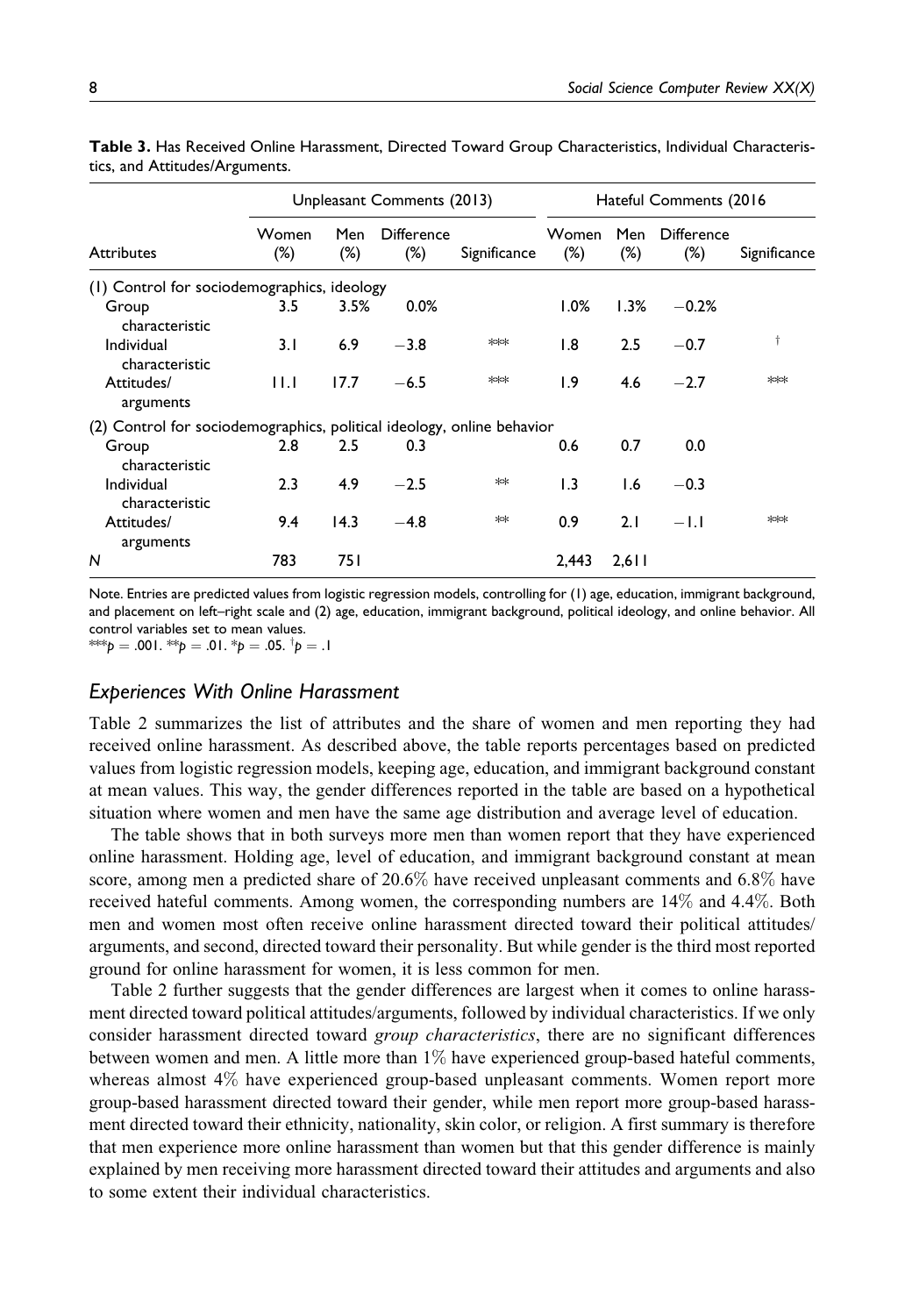Are these gender differences contingent upon political ideology—that men hold more "extreme" views than women—or online behavior—that men express opinions on the Internet more frequently than women? Table 3 reports results from logistic regression models where political ideology (Model 1) and online behavior (Model 2), in addition to age, education, and immigrant background, have been included as controls stepwise. By holding independent variables at mean values, the table compares women and men with similar mean scores on the political left–right scale and on the online behavior scale, in addition to equal sociodemographics.<sup>3</sup> The full regression models are included in Table A2 in the Online Appendix.

The results in Table 3 suggest that introducing political ideology as a control variable has limited effect compared to only controlling for sociodemographics. That is, the gender differences reported in Model 1 in Table 3 are fairly similar to the gender differences reported in Table 2. However, controlling for online behavior reduces the gender differences, most profoundly when it comes to online harassment directed toward attitudes/arguments. In Model 1, the gender difference on this particular variable is 6.5 (unpleasant comments) and 2.7 points (hateful comments). In Model 2, the differences are reduced to 4.8 and 1.1 points, respectively. A similar but smaller reduction is observed concerning harassment directed toward individual characteristics. Thus, these results suggest that part of the reason why more men than women have received online harassment is that men are more likely to expose themselves online by sharing their opinions publicly. However, online behavior does not fully explain the observed differences, suggesting that there are some unobserved gender characteristics explaining why more men than women receive online harassment. We discuss other possible gender differences more thoroughly in the final section of the article.

## Cautiousness in Expressing Opinions Publicly

Next, we look at one possible consequence of receiving online harassment, namely cautiousness in expressing opinions publicly. As in the previous section, we distinguish between harassment directed toward group characteristics, individual characteristics, and attitudes/arguments. The following analyses are based only on the respondents who had experienced online harassment; consequently, the number of observations is limited, and the results must be treated with caution.

Table 4 summarizes the share of women and men who said they will become more cautious in expressing their opinions publicly after having received online harassment. Again, the entries in the table are predicted values from logistic regression models controlling for (1) sociodemographics and political ideology and (2) sociodemographics, political ideology, and online behavior. The full regression models are reported in Table A3 in the Online Appendix.

Overall, Table 4 shows that women have a stronger tendency than men to become more cautious in expressing their opinions publicly, after having received online harassment. The results suggest that both the tone or style of the messages and what the messages target matter. First, the share of respondents who said they will be more cautious is higher among those who received hateful comments than among those who received unpleasant comments. Furthermore, while the tone or style of the messages matters for men, it seems to matter even more for women. Among those who have received online harassment directed toward group characteristics, 42% (hateful comments) and 25% (unpleasant comments) of the women say they will become more cautious (Model 2). The corresponding numbers among men are 16% (hateful comments) and 7% (unpleasant comments). Thus, these results suggest that as the messages become more aggressive, the gender differences increase.

Second, concerning what the messages target, for women, online harassment directed toward "who they are" (group and individual characteristics) has more serious consequences than harassment directed toward "what they think" (attitudes/arguments). The share of women stating that they would become more cautious drops to 32% and 8% among those who have "only" received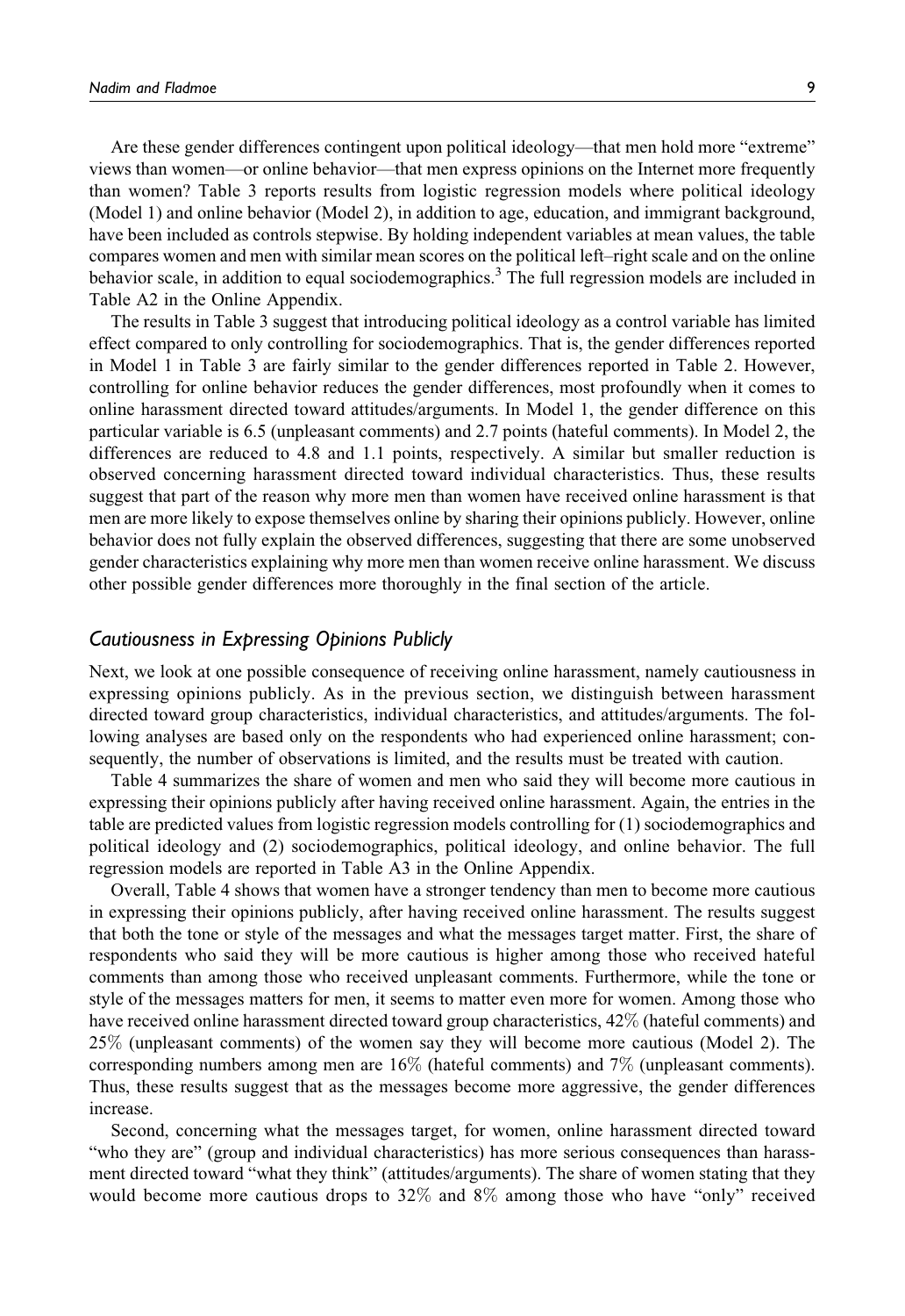|                                                                        | Unpleasant Comments (2013) |               |                      |              | Hateful Comments (2016) |               |                             |              |
|------------------------------------------------------------------------|----------------------------|---------------|----------------------|--------------|-------------------------|---------------|-----------------------------|--------------|
| <b>Attributes</b>                                                      | Women<br>$(\%)$            | Men<br>$(\%)$ | Difference<br>$(\%)$ | Significance | Women<br>$(\%)$         | Men<br>$(\%)$ | <b>Difference</b><br>$(\%)$ | Significance |
| (1) Control for sociodemographics, ideology                            |                            |               |                      |              |                         |               |                             |              |
| Group<br>characteristic                                                | 25.3                       | 6.8           | 18.5                 | t            | 43.0                    | 16.3          | 26.7                        | $\ast$       |
| Individual<br>characteristic                                           | 10.3                       | 4.5           | 5.8                  |              | 43.3                    | 18.3          | 25.0                        | ∗×           |
| Attitudes/<br>arguments                                                | 9.2                        | 3.5           | 5.7                  | t            | 32.1                    | 19.4          | 12.7                        | t            |
| (2) Control for sociodemographics, political ideology, online behavior |                            |               |                      |              |                         |               |                             |              |
| Group<br>characteristic                                                | 25.4                       | 6.6           | 18.8                 |              | 42.0                    | 16.2          | 25.8                        | *            |
| Individual<br>characteristic                                           | 10.3                       | 3.5           | 6.8                  |              | 42.3                    | 18.3          | 24.0                        | ∗∗           |
| Attitudes/<br>arguments                                                | 8.8                        | 3.5           | 5.4                  |              | 31.8                    | 8.1           | 13.7                        | t            |
| $N$ (min-max)                                                          | $31 - 114$                 | $29 - 154$    |                      |              | $52 - 129$ 46-178       |               |                             |              |

Table 4. Cautiousness in Expressing Opinions Publicly After Receiving Online Harassment. Messages Directed Toward Group Characteristics, Individual Characteristics, and Attitudes/Arguments.

Note. Entries are predicted values from logistic regression models, controlling for (1) age, education, immigrant background, and placement on left–right scale and (2) age, education, immigrant background, political ideology, and online behavior. All control variables set to mean values. $^{*\!\!*\!\!*\!\!*\!\!*\!}p = .001.$   $^{*\!\!*\!\!*}p = .01.$   $^{*\!\!*}\!p = .05.$   $^{^\dagger}\!p = .1.$ 

harassment directed toward attitudes/arguments. Among men, the content of the messages appears more or less irrelevant: The predicted share of men saying that they will be more careful varies between 16% and 18% (hateful comments) and 3.5% and 6.6% (unpleasant comments), depending on the content of the messages.

Finally, the results suggest that, controlling for sociodemographics, neither political ideology nor online behavior affect these results. The implication of these findings is that the differences in how women and men are affected by online harassment are largest when the tone or style of the messages is most aggressive and when the messages are directed toward group or individual characteristics, that is, targeting "who they are."

## Discussion and Conclusion

Although there is growing academic and public attention to the challenges of online harassment toward women, there have been little empirical research examining gendered experiences of online harassment among "average" Internet users. This study contributes with knowledge from two population surveys and asks, first, whether women experience more—and different—harassment than men and, second, whether there are gendered patterns in how online harassment silences its targets in terms of making them more careful in expressing their opinions.

Perhaps contrary to popular belief, we find that in the general population women are not more likely than men to experience online harassment. Two unique surveys capturing experiences with online harassment of different levels of severity find that men are more likely than women to have experienced both unpleasant or patronizing comments and hateful comments, mirroring results from general population studies of online harassment in the United States and Australia (Pew Research Center, 2014; Powell & Henry, 2015). Thus, while studies of online content or the experiences of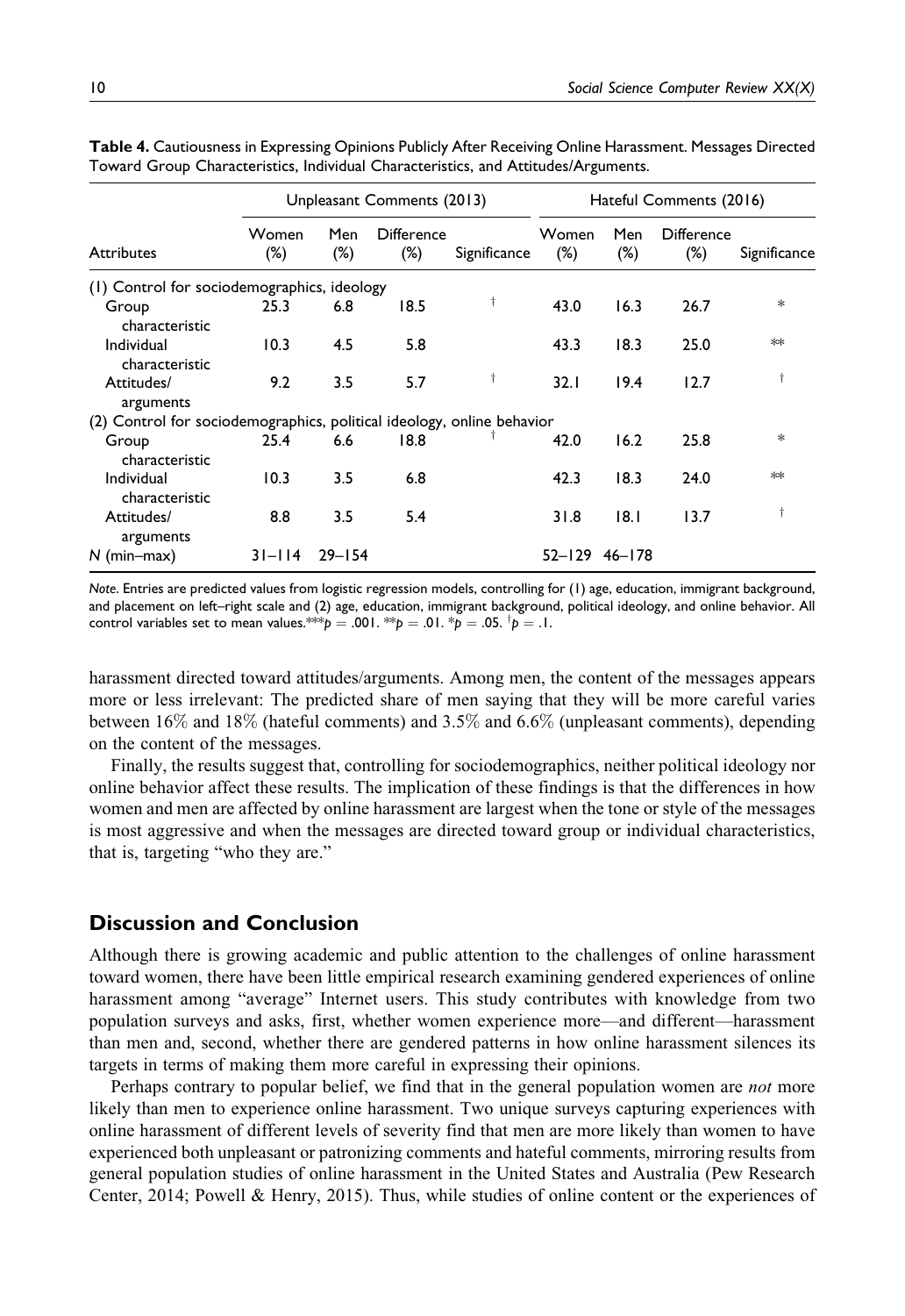high-profile women (e.g., Bartlett et al., 2014; Jane, 2014b; Meyer & Cukier, 2006) find that women, when online, are more exposed to online harassment than men, general population surveys demonstrate that among average Internet users, online harassment does not appear as specifically a "woman problem."

Our first hypothesis (Hypothesis 1) was that, irrespective of the total amount of online harassment, men and women receive *different types* of harassment. The results largely confirm this hypothesis. The main reason why men receive more online harassment than women is that they receive more messages directed toward "what they think"—that is, they more often than women report that they have received unpleasant or hateful comments directed toward their arguments or political attitudes. If we only consider group-based online harassment, thus circling in on what is conventionally considered as hate speech, the gender differences disappear. Women are more exposed to online harassment directed toward gender than men. The data do not allow for a more nuanced consideration of the gendered content of online harassment. It may well be that comments that respondents have categorized as targeting personality and appearance are in fact also highly gendered in nature, so that the gendered nature of online harassment is underestimated in our results. At the same time, women might more readily attribute comments to their gender than men might, as gender is often a more salient category for women (cf. Hagen, 2015).

The analysis further suggests that part of the reason why men are more subject to online harassment than women is their online behavior. Men are more likely to expose themselves online by being more prone to sharing their opinions publicly and thus receive more harassment in return. As such, our findings are not necessarily at odds with studies showing that there is more online content harassing women (e.g., Bartlett et al., 2014; Jane, 2014b; Meyer & Cukier, 2006). While women may be more vulnerable to receiving online harassment, they might actually receive less partly because they are less active in online environments and behaviors that make them exposed.

Still, the gender differences did not disappear completely when controlling for online behavior. One possible explanation is that more men than women have a "risky" online behavior, making men generally more exposed to online harassment. Unfortunately, we did not have a precise measure of risky online behavior in our data, but other studies have indeed suggested that men (boys) are more likely than women (girls) to have risky online behavior (Notten & Nikken, 2016).

Our second hypothesis (Hypothesis 2) was that online harassment targeting "who people are," in terms of group belonging or as individuals, is more likely to silence its targets than online harassment directed toward "what people think." This hypothesis is also supported by the data—but mainly among women. Both the tone or style of the messages and what the messages target are related to its silencing effect—especially for women. While men are more affected by hateful than by unpleasant comments, the level of aggressiveness has a more pronounced effect on women. Further, while the content of the message has little impact on men's reactions to online harassment, women are more strongly affected by messages directed toward "who they are" than by messages targeting "what they think." As such, the analysis gives support to the argument that group-based harassment and hate speech "hurts more" than other types of harassment (cf. Chakraborti & Garland, 2015)—but mainly among women.

Our study cannot answer why online harassment has stronger effects on women than men, in terms of discouraging them from expressing their opinions publicly. One possible explanation is that women react more strongly to online harassment because they receive comments of a different kind than men. For instance, we see that the level of aggressiveness in the messages seems to matter more for women than for men, as there are larger gender differences in the consequences of hateful comments than unpleasant comments. Women also receive proportionally more of the type of harassment that "hurts more," that is, comments directed toward who they are rather than toward their opinions. Although we have limited information about the content of the comments the respondents have received, previous research suggests that gender-based harassment against women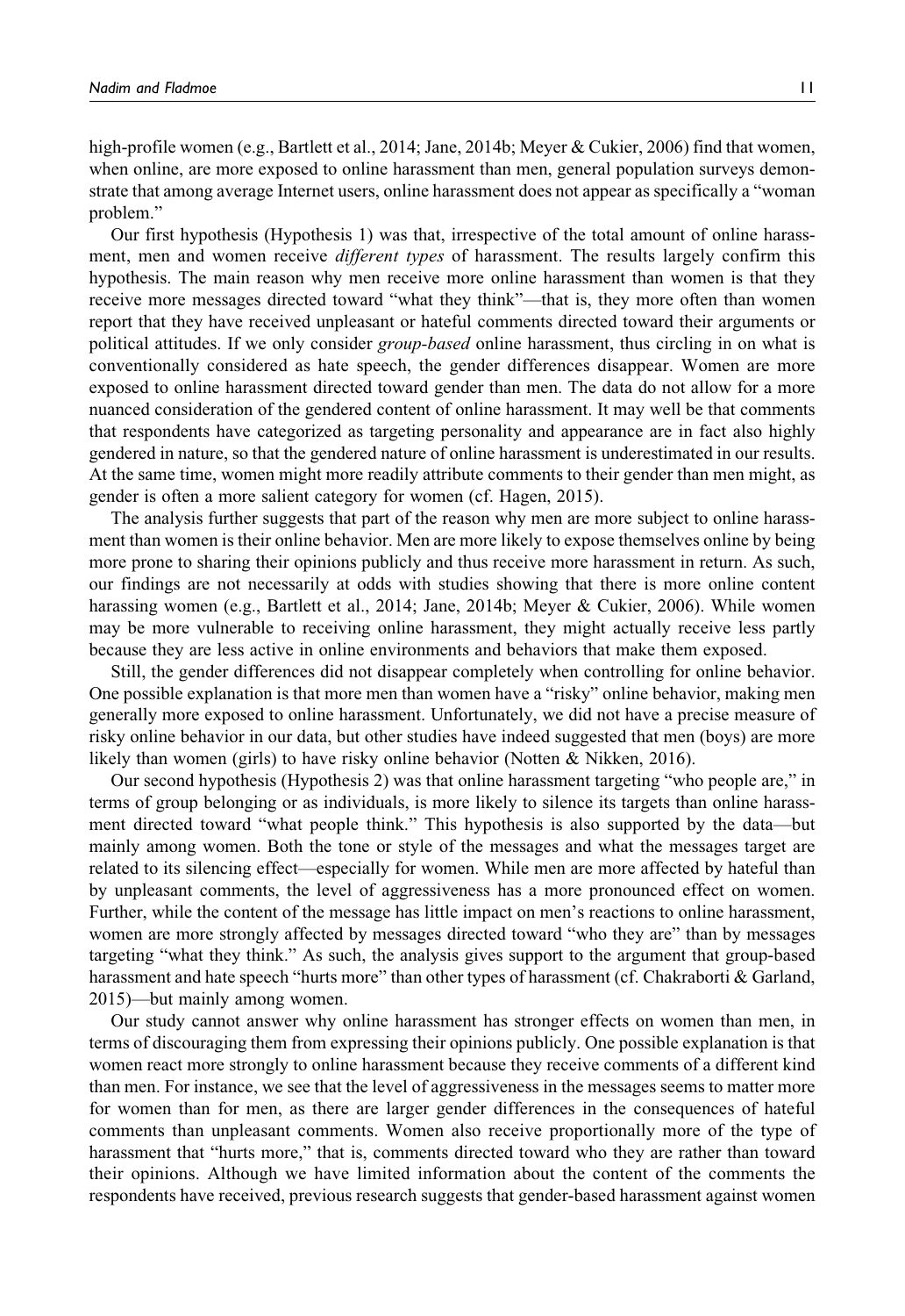often takes the form of sexualized scorn combined with threats and/or fantasies of violence (Jane, 2014b). This is a type of content that no doubt might be experienced as more taxing and frightening than for instance messages attacking the content of one's argument. Thus, women might react more strongly than men to comments with the same level of aggressiveness because the content of the comments is somehow more problematic.

Furthermore, online harassment might trigger awareness of vulnerability among women in a way that is less relevant for men. Most women live with an awareness that they are physically weaker than men and that they belong to a historically vulnerable and exposed group. They might also be well aware of the harassment that other women have been subject to online and perceive that there is a particular risk to being a woman online. Online harassment may therefore be perceived as more threatening to women than to men. This would explain why women react disproportionately stronger than men to more aggressive comments. It could also explain why women react more strongly to group-based online harassment. Group-based harassment or hate speech attacks the victim's core identity and a "difference" that is often immutable. For individuals belonging to groups that might be perceived as exposed, online harassment can trigger precisely the awareness of belonging to a vulnerable group and may therefore incite more fear and stronger reactions than it does in other individuals (Boeckmann & Liew, 2002; Herek et al., 2002).

An alternative explanation why women react more strongly to the most aggressive messages, especially when targeting group-based characteristics, is that women are simply more easily discouraged from expressing their opinions than men. Studies have for instance shown that women more than men refrain from expressing their opinions to avoid being ridiculed or harassed or to avoid offending or hurting others (Enjolras & Steen-Johnsen, 2014). The awareness of what other women are exposed to online might in itself scare women from expressing their opinions, regardless of whether or not they have experienced severe online harassment themselves. Again, the silencing effect of "merely" witnessing the experiences of others one identifies with might be stronger for women than for men because women—at least in some contexts—perceive themselves as belonging to a vulnerable group. More research is needed in order to understand why women and men react differently to online harassment, and the analytical approach introduced in this article, capturing both the level of aggressiveness and the content of online harassment, can contribute to advancing our knowledge.

This article has demonstrated that online harassment can contribute to silencing individuals and make them more careful in expressing their opinions and that online harassment affects women more than men. The results should encourage more research into the gendered nature and effects of online harassment, in particular more detailed studies on the causes of the observed gender differences. Furthermore, we need studies that are not limited to the online realm and that compare the effects of online versus off-line harassment. An enlightened democratic debate presumes that all relevant voices and groups are included. If women are systematically silenced and excluded from the public debate as a result of online harassment, online harassment becomes a threat not only to the exercise of free speech but also to a well-functioning democracy and an enlightened public debate.

#### Authors' Note

The authors would like to thank the editors and three anonymous referees for their constructive feedback. An earlier version of this article was presented at the *Politikkseminar* at the Institute for Social Research, Oslo. We greatly appreciate all comments from the seminar participants. The data can be made available upon request; please contact corresponding author Marjan Nadim. Email: mna@socialresearch.no. The statistical analysis for this article was conducted using Stata.

#### Declaration of Conflicting Interests

The authors declared no potential conflicts of interest with respect to the research, authorship, and/or publication of this article.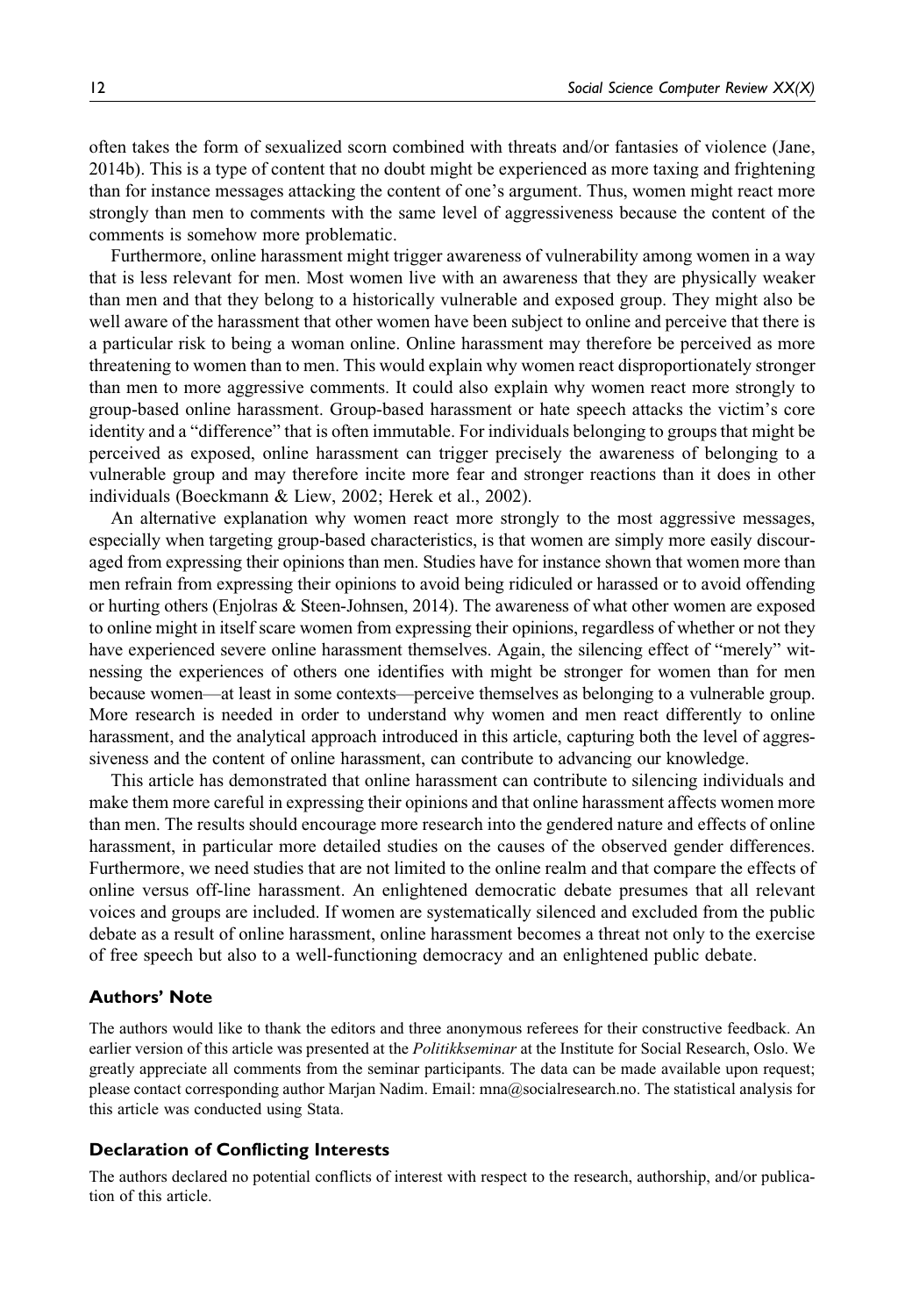#### Funding

The authors disclosed receipt of the following financial support for the research, authorship, and/or publication of this article: The authorship of this article was funded by the Institute for Social Research, Oslo.

## Supplemental Material

Supplemental material for this article is available online.

## **Notes**

- 1. Question wordings in Norwegian: «Etter a˚ ha deltatt i en diskusjon og sagt din mening offentlig, har du opplevd a˚ fa˚ ubehagelige eller nedlatende kommentarer?» (2013) and «Har du opplevd selv a˚ fa˚ hatefulle ytringer via sosiale medier? Med «hatefulle» menes ytringer som er nedverdigende, truende, trakasserende eller stigmatiserende» (2016).
- 2. The 2013 survey did not include the following three attributes: disability, education, and occupation.
- 3. Alternative specifications indicate no significant interaction effects (gender  $\times$  ideology/online behavior), suggesting that the patterns reported in Table 3 are not gender-specific (results may be retrieved upon request).

#### **References**

- Aardal, B., Bergh, J., & Karlsen, R. (2015). Hvorfor stemmer velgerne som de gjør? [Why do voters vote as they do?] In B. Aardal & J. Bergh (Eds.), Valg og velgere. En studie av Stortingsvalget i 2013 [Election and voters. A study of the Parliamentary election in 2013]. Oslo, Norway: Cappelen Damm Akademisk.
- Ash, T. G. (2016). Free speech. Ten principles for a connected world. London, England: Atlantic Books.
- Ask, K., Svendsen, S. H. B., & Karlstrøm, H. (2016). Når jentene må inn i skapet: Seksuell trakassering og kjønnsfrihet i online dataspill [When the girls have to go into the closet: Sexual harassment and gender freedom in online gaming]. Norsk medietidsskrift, 22, 1–21. doi:10.18261/issn.0805-95352016-01-03
- Bartlett, J., Norrie, R., Patel, S., Rumpel, R., & Wibberley, S. (2014). Misogyny on Twitter. London, England: Demos.
- Berdahl, J. L. (2007). Harassment based on sex: Protecting social status in the context of gender hierarchy. Academy of Management Review, 32, 641–658.
- Bleich, E. (2011). The freedom to be racist? How the United States and Europe struggle to preserve freedom and combat racism. Oxford, England: Oxford University Press.
- Boeckmann, R. J., & Liew, J. (2002). Hate speech: Asian American students' justice judgments and psychological responses. Journal of Social Issues, 58, 363–381. doi:10.1111/1540-4560.00265
- Bruns, A. (2005). Gatewatching: Collaborative online news production. New York, NY: Peter Lang.
- Chakraborti, N., & Garland, J. (2015). Hate crime: Impact, causes and responses (2nd ed.). Los Angeles, CA: Sage.
- Enjolras, B., & Steen-Johnsen, K. (2014). Frykten for å støte som begrensning. Hvilken betydning har sosiale normer for ytringsfriheten? [Fear of offending as a limitation. What is the significance of social norms for freedom of speech?] In B. Enjolras, T. Rasmussen, & K. Steen-Johnsen (Eds.), Status for ytringsfriheten i Norge. Hovedrapport fra prosjektet [Status for freedom of speech in Norway. Main report from the project] (pp. 33–52). Oslo, Norway: Fritt Ord, ISF, IMK, FAFO.
- Fladmoe, A., & Nadim, M. (2017). Silenced by hate? Hate speech as a social boundary to free speech. In A. H. Midtbøen, K. Steen-Johnsen, & K. Thorbjørnsrud (Eds.), Boundary struggles: Contestations of free speech in the public sphere (pp. 45–75). Oslo, Norway: Cappelen.
- Gagliardone, I., Gal, D., Alves, T., & Martinez, G. (2015). Countering online hate speech. Paris, France: UNESCO.
- Gelber, K., & McNamara, L. (2016). Evidencing the harms of hate speech. Social Identities, 22, 324–341. doi: 10.1080/13504630.2015.1128810